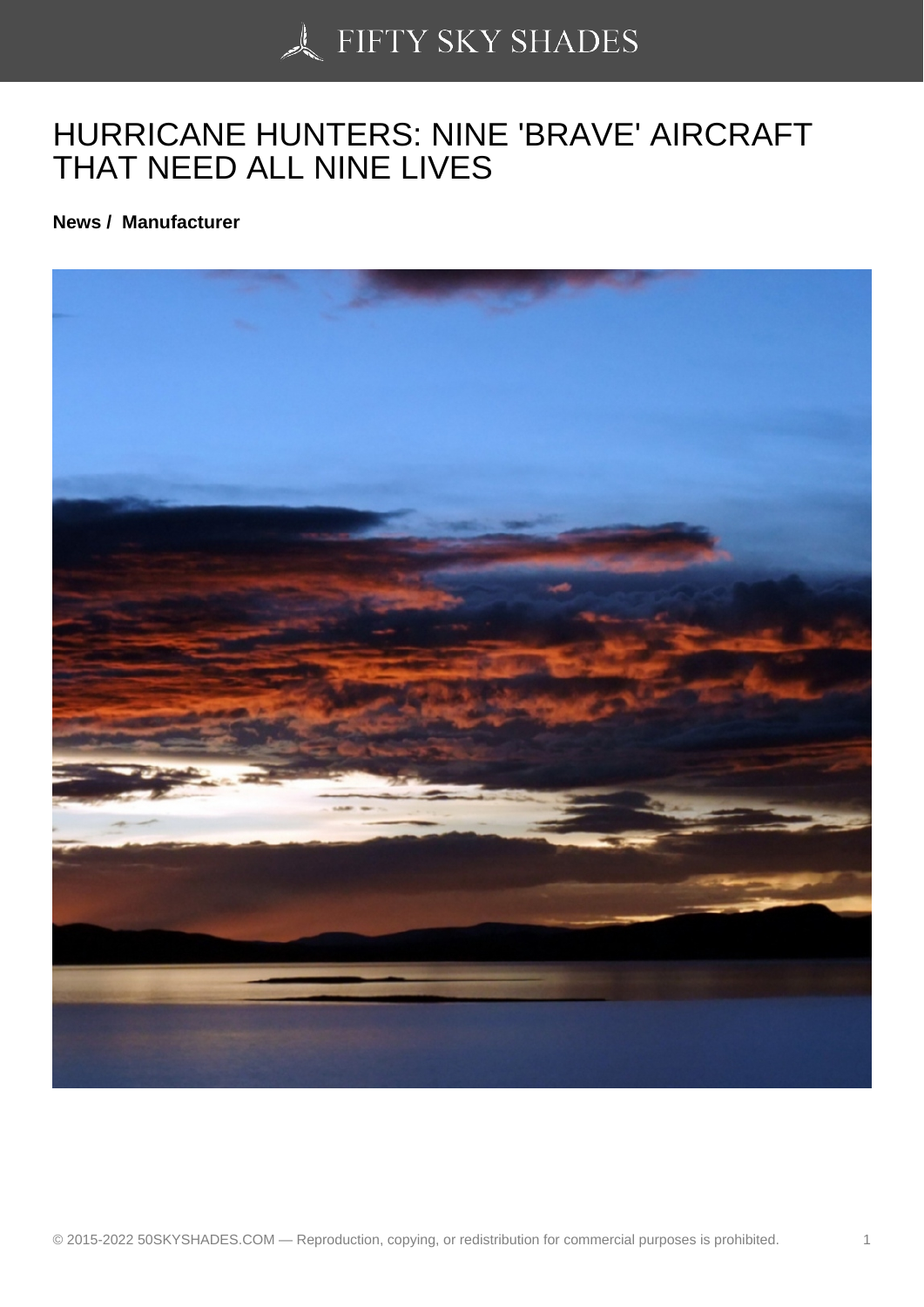As the US East Coast bunkers down for a hurricane hammering, we look at aircraft used by US Air Force Special Operations and the National Oceanographic and Atmospheric Administration to fly directly into hurricanes to take the critical measurements that help predict where a storm is heading.

The first time the US Army Air Corps flew an aircraft into a hurricane was in 1943. U-boat activity had forced US navy ships to go radio silent for much of the war, depriving US weather forecasters of a highly valuable source of weather data. Around that time, a big storm named Hurricane Surprise was moving into Texas. A couple of army air corps pilots got into a bet about whether they could fly a T-6 into the storm. One of the pilots took the bet, boarded a T-6 with a navigation officer and flew straight into the hurricane. He reached the eye and then flew back out and landed safely. The weather officer on the base asked the pilot to take him into the storm, so they flew back into it that day. Thus, the hurricane weather reconnaissance mission was born.

#### **1. Northrop Grumman Global Hawk**

NASA's Global Hawk has a fair amount of experience in this domain, having recently completed the NASA/NOAA Sensing Hazards with Operational Unmanned Technology – or SHOUT – programme at the end of September. This involved using the UAV to see if weather model forecasts for events such as tropical storms, winter storms and major floods could be improved. Global Hawk was operated from NASA's Wallops Flight Facility in Virginia, from which it flew over the Atlantic ocean basin and collected data on temperature, moisture, wind speed and direction. The real-time data will now go into US National Weather Service forecast models at the National Hurricane Center.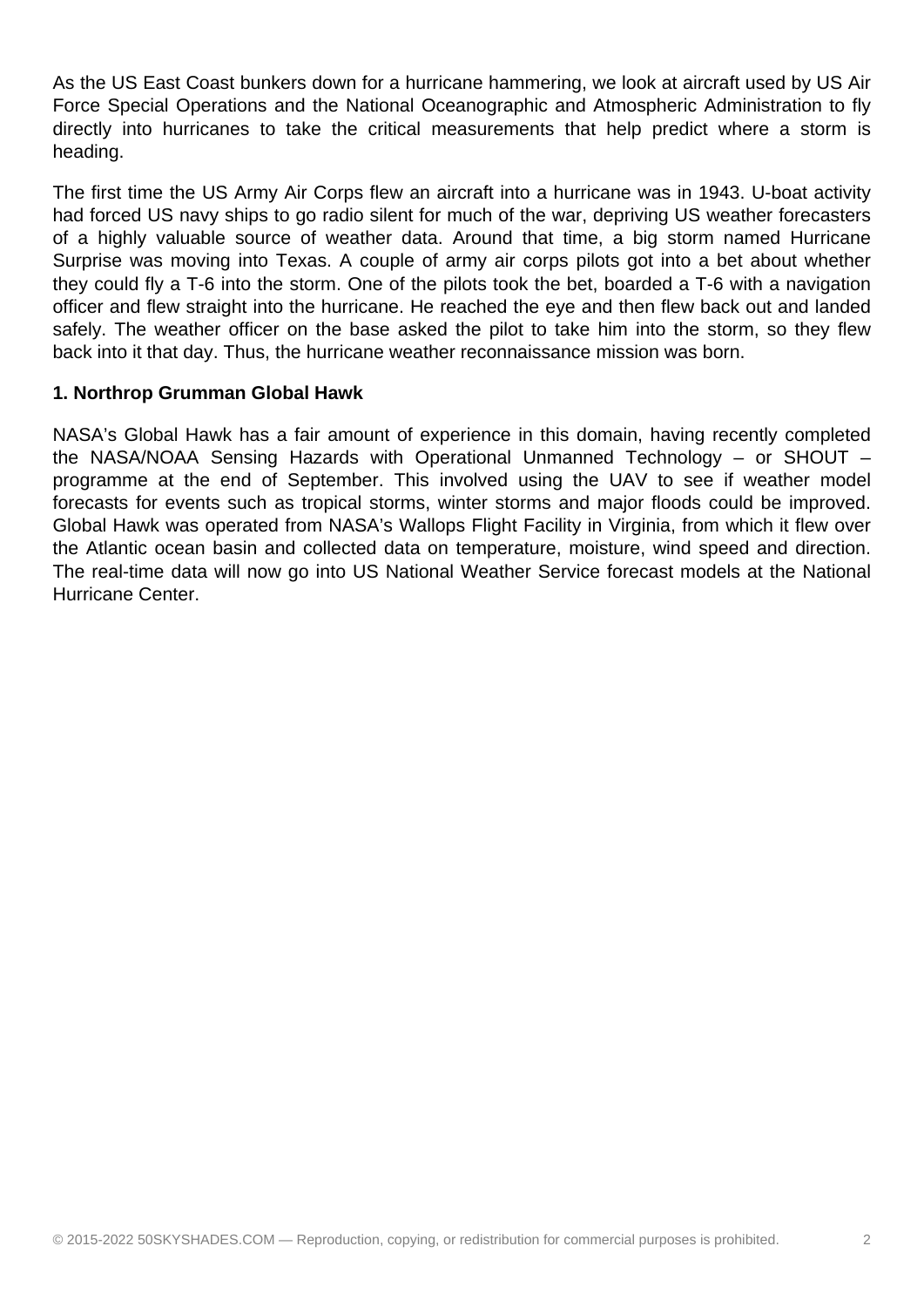Image not found or type unknown

NASA's Global Hawk

**NASA** 

#### **2. Lockheed WC-121N Willy Victor**

Operated by the US Navy from 1955-1975, the WC-121Ns tracked hurricane movement with APS-20 S-Band airborne early warning radars. The navy's WV-4 squadron – hence, the aircraft's Willy Victor nickname – first penetrated a storm with Hurricane Diane in 1955. Derived from the Lockheed Constellation, the WC-121N's 20,000ft ceiling allowed navy weather forecasters to sample data from higher altitudes.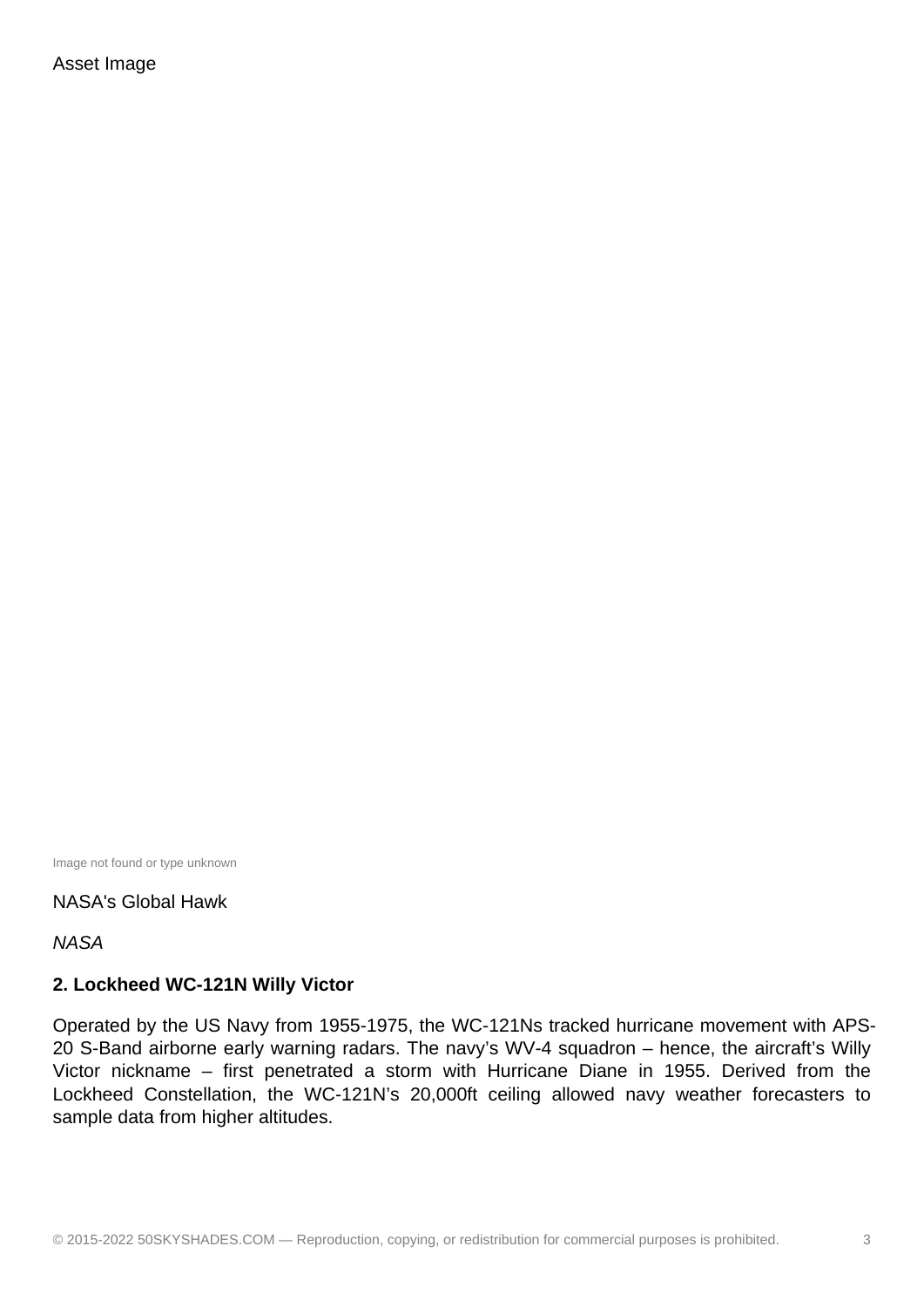Image not found or type unknown

Willy Victor

US Navy

#### **3. Lockheed WP-3D**

Special versions of Lockheed's P-3 Orion have been monitoring hurricanes since a US Navy WP-3A entered Hurricane Edith on a low-level night mission in 1971. But two WP-3Ds operated by the NOAA represent two of the most sophisticated storm data collectors in the world. Nicknamed "Miss Piggy" and "Kermit", the WP-3Ds are flying meteorological laboratories equipped with 15 systems used to collect data about hurricanes.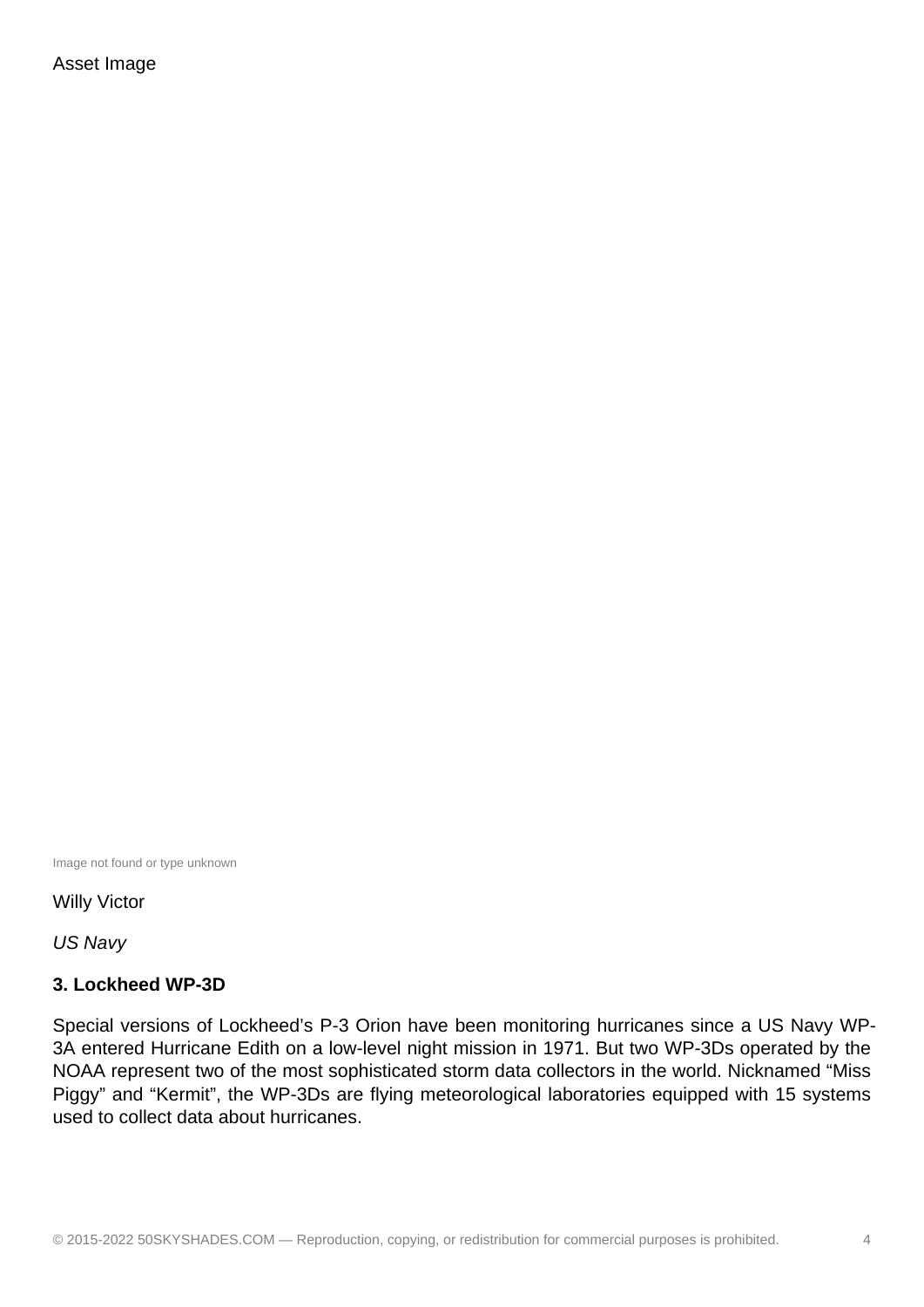Image not found or type unknown

Miss Piggy and Kermit

**NOAA** 

#### **4. Gulfstream GIV-SP**

Flying over the top of a hurricane can yield a lot of data about where the storm is going. That's why the NOAA acquired the Gulfstream GIV-SP in 1996. The large cabin business jet, which NOAA nicknames "Gonzo", is capable of rapidly climbing to 41,000ft after take-off, then rising to 45,000ft as fuel weight is shed during cruise. From that altitude, a special modification allows the GIV-SP to dispense small dropsondes from thousands of feet above the storm. As the measuring devices fall through the atmosphere, they collect information about pressure, temperature, humidity and GPSderived data about wind direction and wind speed.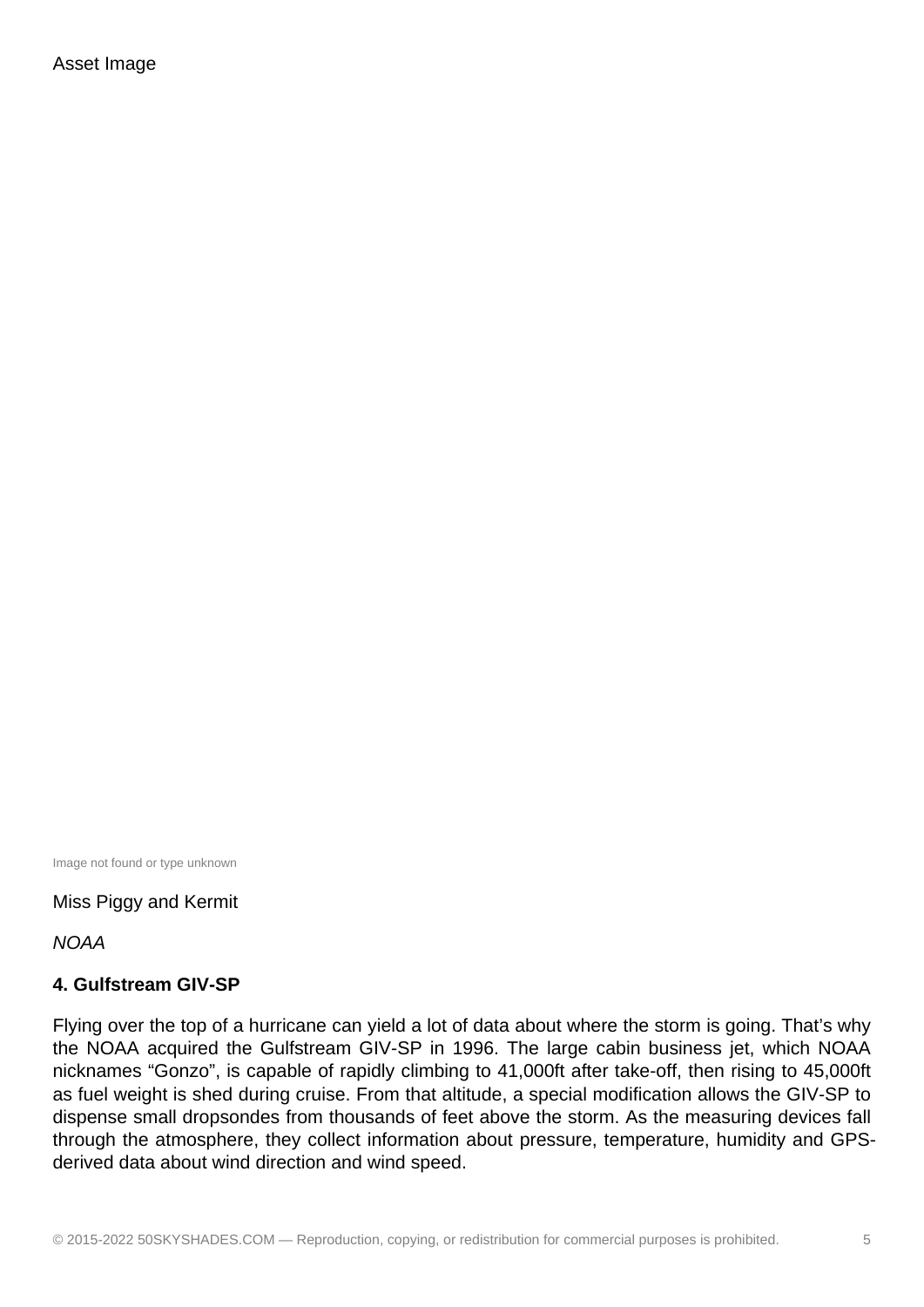Image not found or type unknown

#### Gonzo

**NOAA** 

#### **5. Raytheon Coyote**

The NOAA claims that the Raytheon Coyote was the first unmanned aircraft to be deployed directly inside a hurricane from one of the administration's hurricane-hunting aircraft. It was launched from a chute in the belly of the P-3 Orion into Hurricane Edouard in 2014 for the first time, to collect weather data, including temperature, pressure and wind observations, at altitudes below 3,000 feet, where manned aircraft cannot safely fly.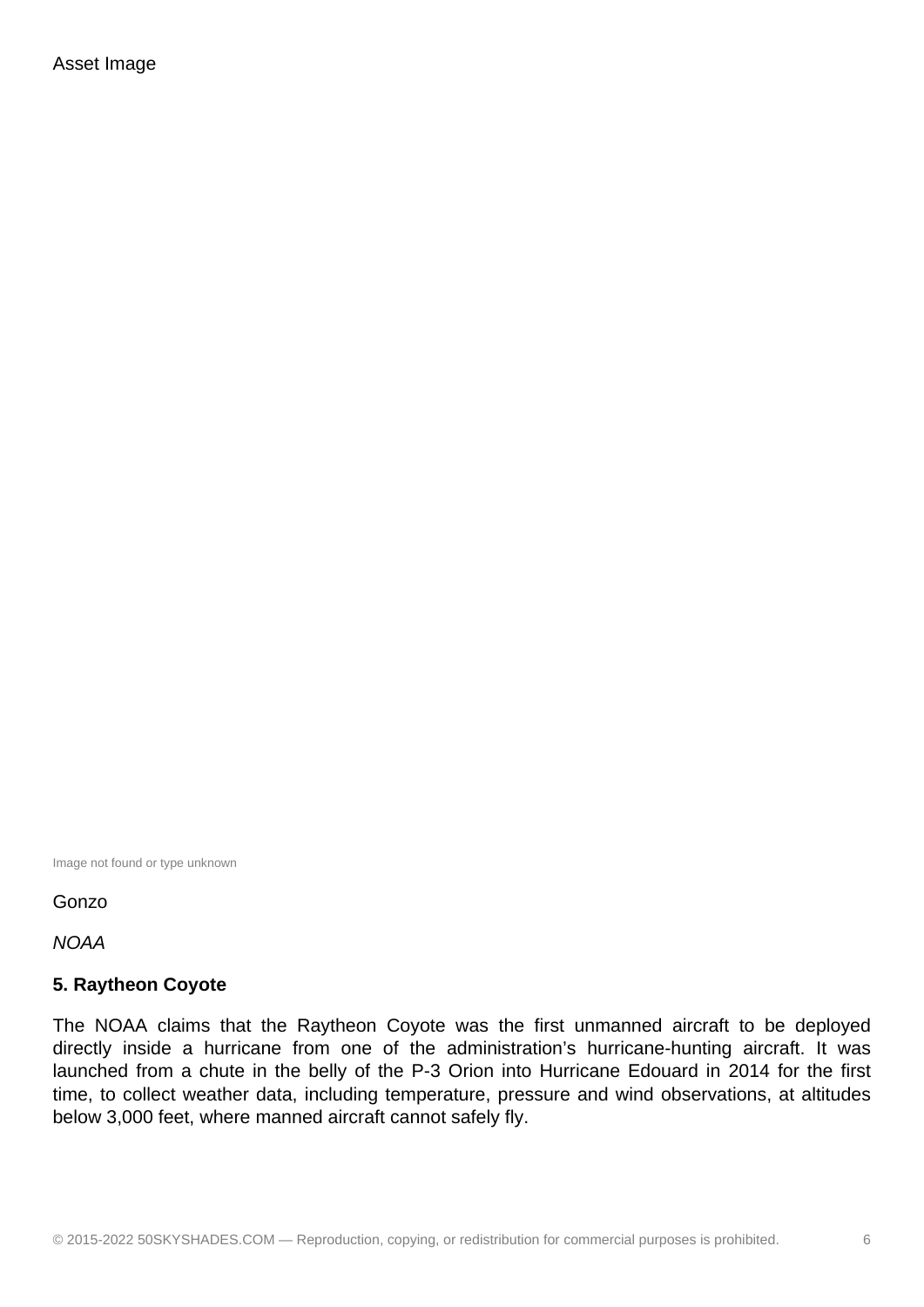Image not found or type unknown

Coyote

Raytheon

#### **6. Lockheed Martin WC-130J**

Five different models of the Lockheed C-130 Hercules have prowled through hurricanes and typhoons since 1962 but the latest, and by far the most capable, is the WC-130J Weatherbird. Ten WC-130Js based at Keesler AFB play a key role in storm monitoring and forecasting. Equipped with a wing-mounted sensor called the ProSensing stepped-frequency microwave radiometer – "smurf" – the WC-130J measures surface wind speed and rain rate by detecting microwave radiation emitted by sea foam. It's a more accurate method than extrapolating surface wind speeds from measurements taken at the altitude flown by the aircraft.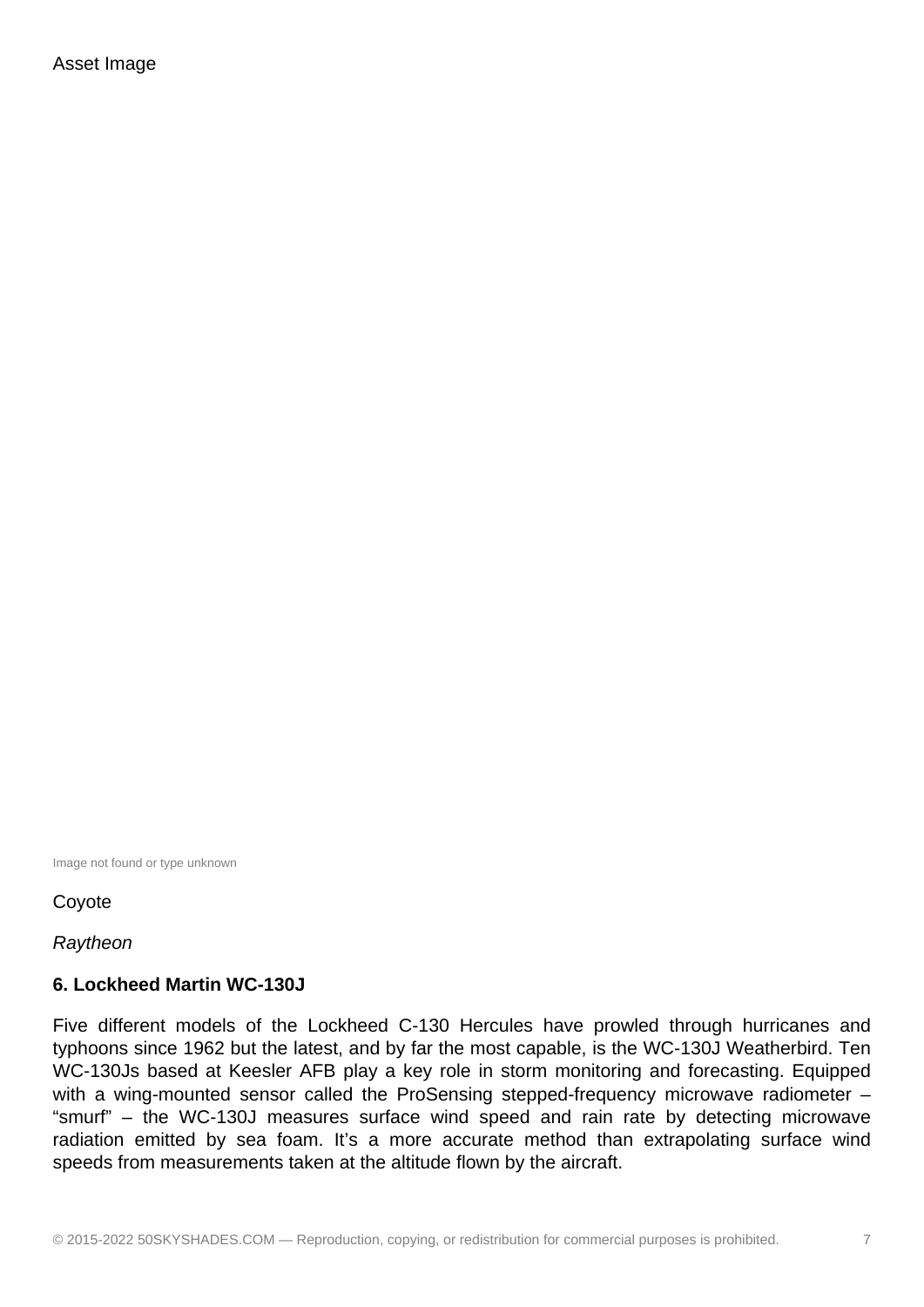Image not found or type unknown

#### WC-130J Weatherbird

USAF

#### **7. Lockheed P2V Neptune**

In the early days of hurricane reconnaissance, air crews preferred the redundancy of four-engined aircraft, so the adoption of the twin-engined P2V required some getting used to. Nonetheless, the maritime patrol platform adapted well to the mission. The P2V, however, owns the tragic distinction of being the only weather reconnaissance aircraft lost inside a hurricane. The aircraft was lost in 1955 during a mission to penetrate Hurricane Janet and never found, despite an intensive search. Speculation has focused on the decision to bring along a newspaper reporter for the mission, who bumped a crew member assigned to monitor the aircraft's altitude on its low-flying mission.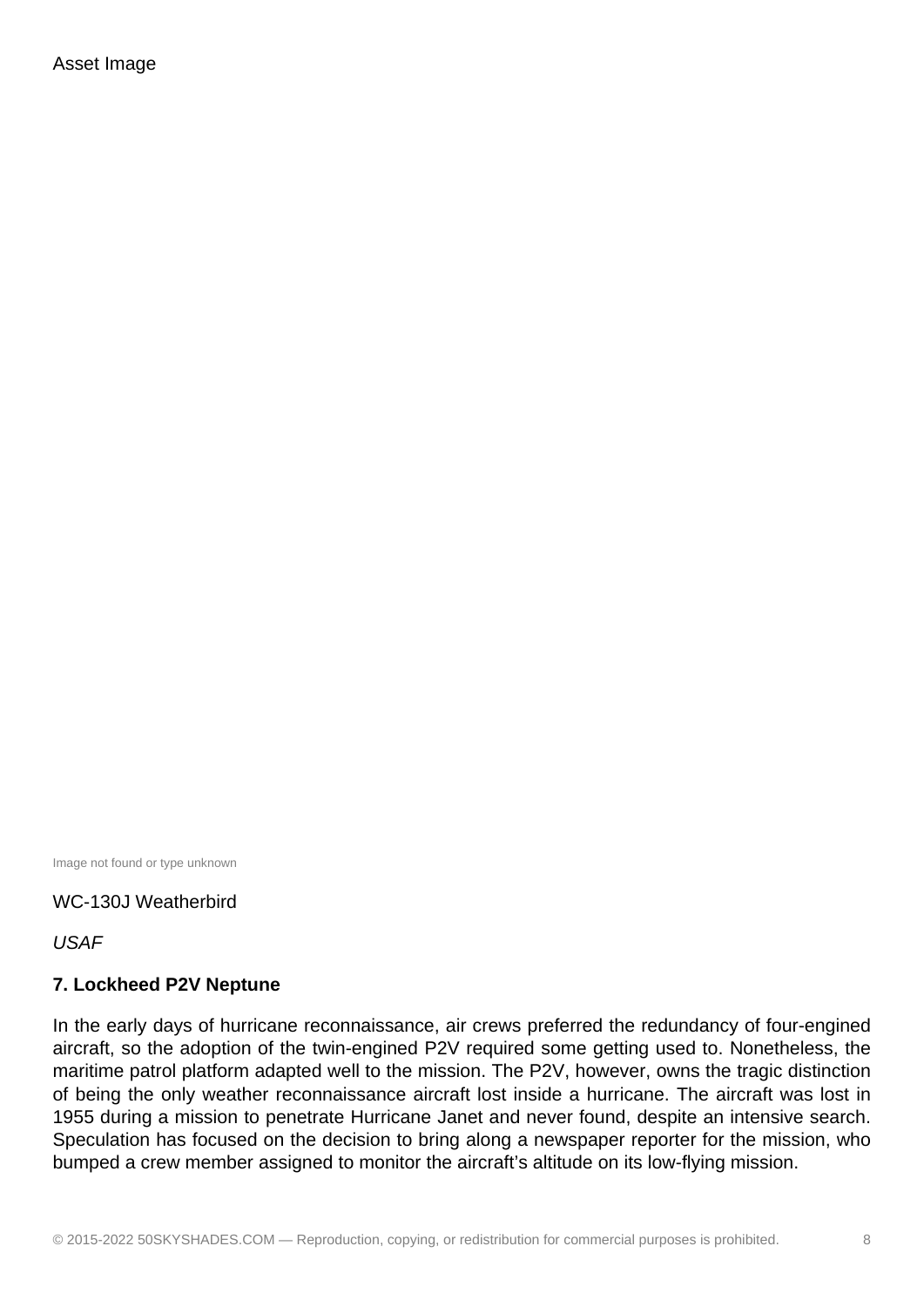Image not found or type unknown

## P2V-5; sadly not the hurricane-chasing version

US Naval Air Station Jacksonville

## **8. Aerosonde**

Textron Unmanned Systems' Aerosonde is the perfect example of why UAVs are used for hurricane tracking – they can be thrown into the eye of the storm with no risk to crew, and are ultimately disposable. In 2005, the NOAA and NASA flew the UAV into tropical storm Ophelia, which they claimed was the first time an autonomous vehicle was flown into the core of a mature tropical system. Then, in 2007, the small, long-endurance UAV was intentionally ditched into the Atlantic Ocean off North Carolina after taking a unique close-up look at the category 1 Hurricane Noel for the NOAA during a 17.5h mission.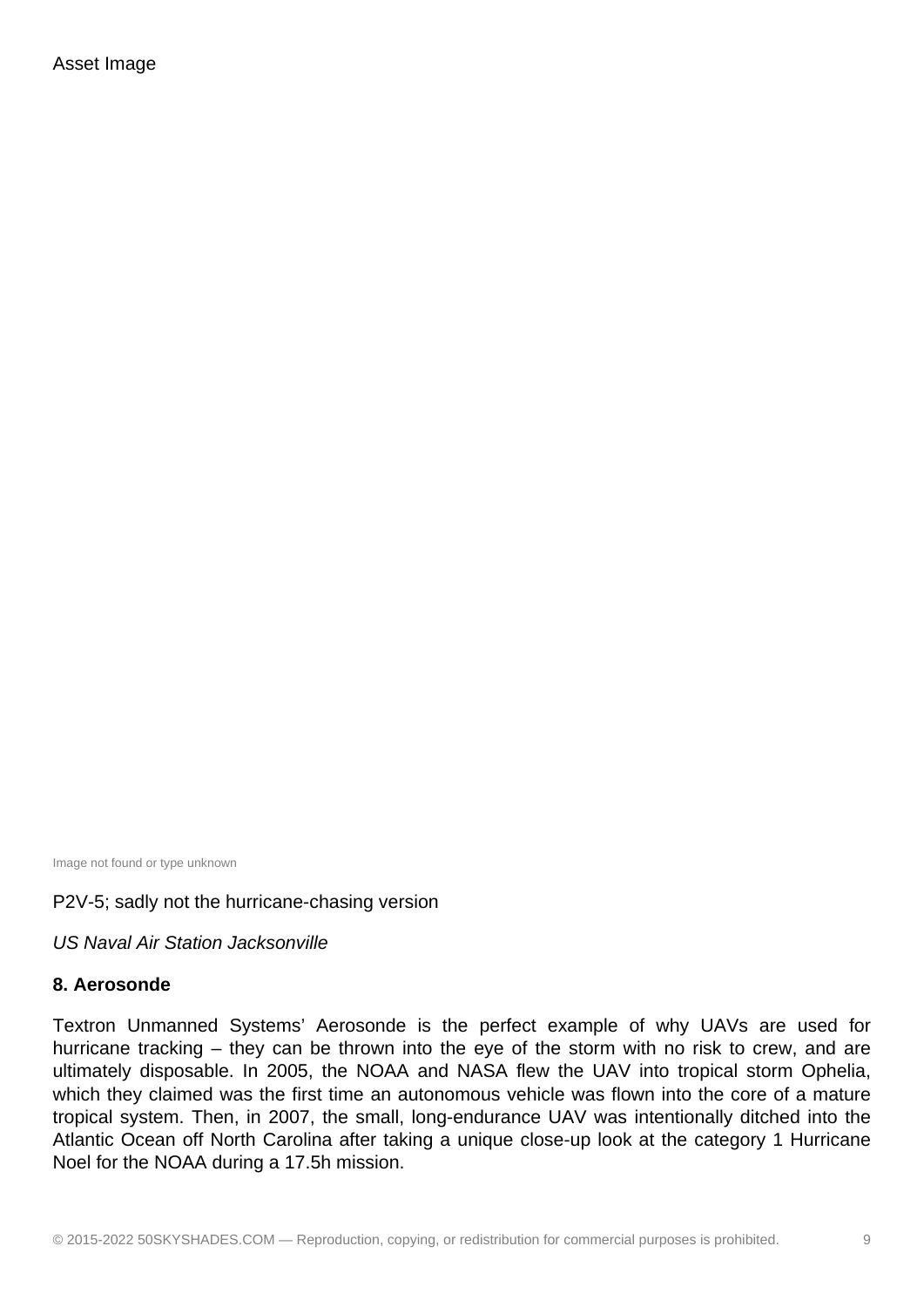Image not found or type unknown

#### Aerosonde

**Textron** 

#### **9. And, coming soon...**

Taking an even more elemental approach to hurricane monitoring by UAV, Professor Kamran Mohseni of the University of Florida's department of mechanical and aerospace engineering proposes going small, cheap and disposable – flying multiple aircraft like this one, fitted with inexpensive sensors, through and into a storm, maybe recovering them and maybe not. This "aggregate" method of data collection could be adapted to many tasks, such as wildlife management and precision agriculture.